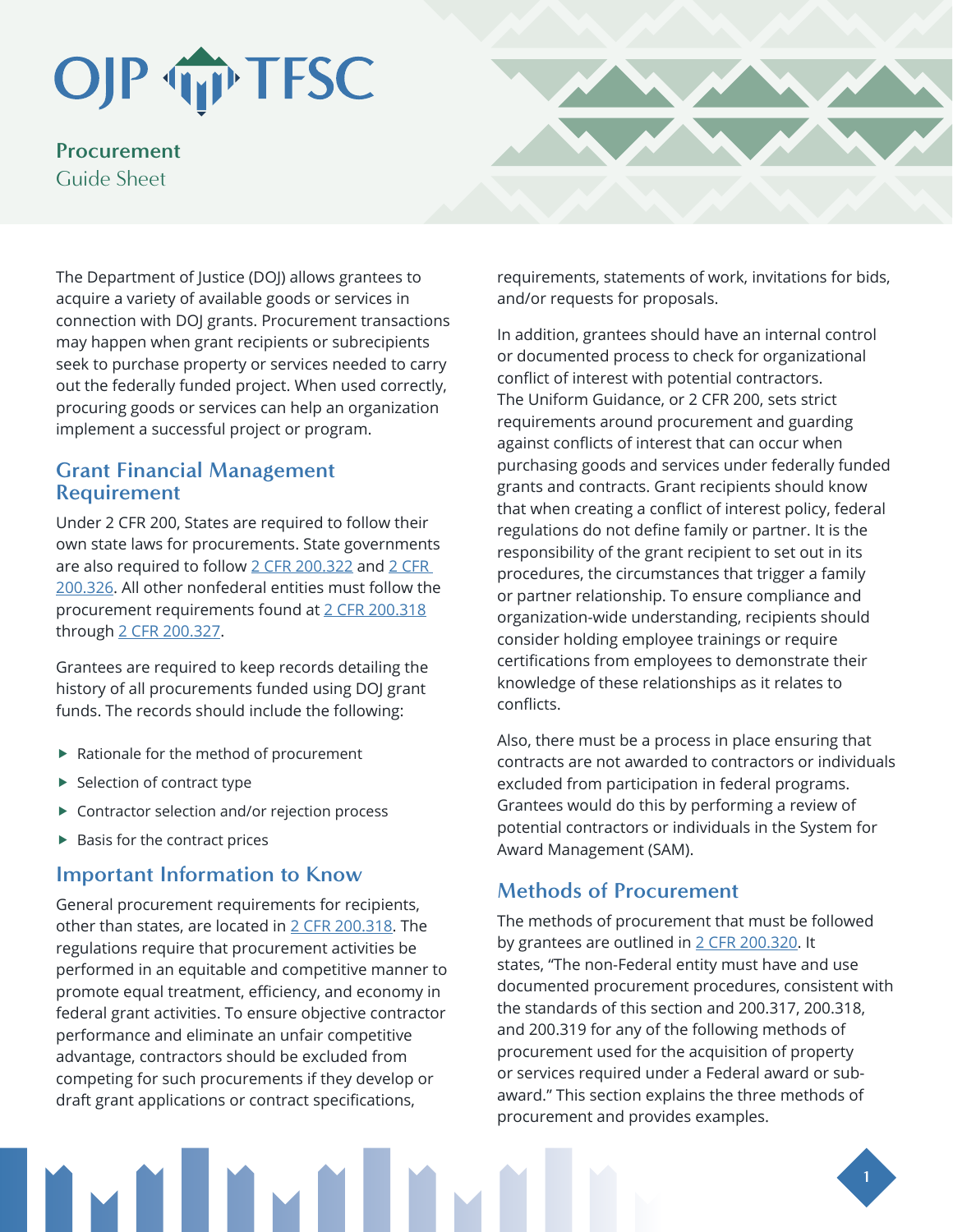#### **Informal**

**Micro-purchases** may be awarded without soliciting competitive price or rate quotations, if the nonfederal entity considers the price to be reasonable based on research, experience, purchase history, or other information and documents it files accordingly. Purchase cards can be used for micro-purchases, if procedures are documented and approved by the non-federal entity.

**Small purchase** procedures may be used for the acquisition of property or services for which the aggregate dollar amount is higher than the FAR micropurchase threshold but does not exceed the simplified acquisition threshold. If small purchase procedures are used, price or rate quotations must be obtained from an adequate number of qualified sources as determined appropriate by the non-federal entity.

As of October 1, 2020, the FAR micro-purchase threshold is \$10,000 and the simplified acquisition threshold is \$250,000. Grantees can access the current FAR thresholds a[t https://]( https://www.acquisition.gov/browse/index/far) [www.acquisition.gov/browse/index/far.]( https://www.acquisition.gov/browse/index/far) 

## **Formal**

**Sealed bid** is a procurement method in which bids are publicly solicited and a firm fixed-price contract (lump sum or unit price) is awarded to the responsible bidder whose bid, conforming with all the material terms and conditions of the invitation for bids, is the lowest in price.

During a competitive proposal procurement, requests for proposals must be publicized and identify all evaluation factors and their relative importance. Proposals must be solicited from an adequate number of qualified offerors. Any response to publicized requests for proposals must be considered to the maximum extent practical.

## **Noncompetitive**

There are specific circumstances in which noncompetitive (formerly known as sole source) procurement can be used. Noncompetitive procurement can only be awarded if one or more of the following circumstances apply:

- $\blacktriangleright$  The acquisition of property or services, the aggregate dollar amount of which does not exceed the micropurchase threshold.
- ▶ The item is available only from a single source.
- $\blacktriangleright$  The public exigency or emergency for the requirement will not permit a delay resulting from publicizing a competitive solicitation.
- ▶ The federal awarding agency or pass-through entity expressly authorizes a noncompetitive procurement in response to a written request from the non-federal entity.
- $\blacktriangleright$  The competition is determined inadequate, after solicitation of a number of sources.

# **How This Applies to Your Grant**

Per [2 CFR 200.318 \(i\),](https://www.govinfo.gov/content/pkg/CFR-2014-title2-vol1/pdf/CFR-2014-title2-vol1-sec200-318.pdf) the grant recipient must have a sufficient procurement system that maintains records to detail the history of procurement. This includes, but is not limited to, rationale for the method of procurement, selection of contract type, contractor selection or rejection, and the basis for the contract price. When a grantee determines that procurement of goods or services is necessary, there are steps that must be followed.

- **Conduct a cost or price analysis**—the recipient can gather preliminary cost data from a diverse range of sources, including vendor quotes, catalog and brochure prices, and trade publications.
- **Select the procurement method** (see options above)—different procurement methods are appropriate for different goods or services and in different economic environments. Generally, sealed bid is the preferred method for construction procurements, assuming: an adequate specification or purchase description is available; at least two qualified bidders are willing and able to compete for the contract; and the procurement is suitable for a fixed-price contract and may be awarded principally on the basis of price. The competitive proposal method of procurement is used primarily in situations where sealed bids are inappropriate (2 CFR 200.320(d) provides details for nonfederal entities using this method).
- ▶ Draft the bid solicitation—bid solicitations must be designed to ensure that competition is not compromised, where applicable, and that bidders

**2**